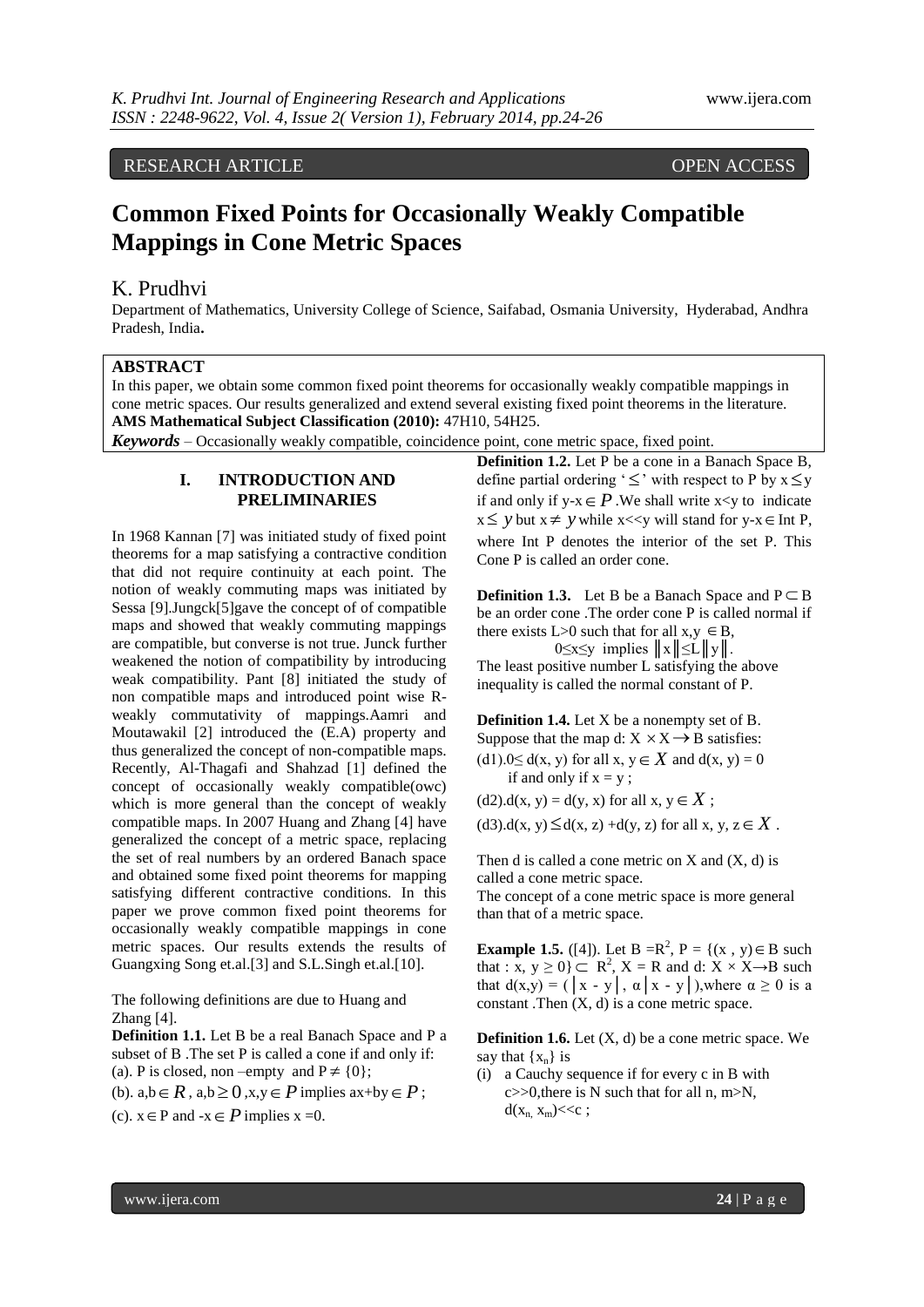(ii) convergent sequence if for any c>>0,there is an N such that for all  $n>N$ ,  $d(x_n, x) \ll c$ , for some fixed x in X. We denote this  $x_n \rightarrow x$  (as  $\rightarrow \infty$ ).

**Lemma 1.1.** Let  $(X, d)$  be a cone metric space, and let P be a normal cone with normal constant L.

Let  $\{x_n\}$  be a sequence in X. Then

- (i).  $\{x_n\}$  converges to x if and only if  $d(x_n, x) \to 0$  $(n \rightarrow \infty)$ .
- (ii).  $\{x_n\}$  is a Cauchy sequence if and only if  $d(x_n, x_m) \rightarrow 0$  (as n, m $\rightarrow \infty$ ).

**Definition 1.7. ([6])** Let X be a set and let f, g be two self-mappings of X. A point x in X is called a coincidence point of f and g iff  $fx = gx$ . We shall call  $w = fx = gx$  a point of coincidence point.

**Definition 1.8. ([6])** Two self-maps f and g of a set X are occasionally weakly compatible(owc) iff there is a point x in X which is a coincidence point of f and g at which f and g commutate.

**Lemma 1.2.** ([6]) Let X be a set f, g owc selfmappings of X. If f and g have a unique point of coincidence,  $w = fx = gx$ , then w is the unique common fixed point of f and g.

#### **II. MAIN RESULTS**

In this section, we prove some common fixed point theorems for occasionally weakly compatible in cone metric spaces.

Now we prove the following theorem.

**Theorem**  $(2.1)$ **:** Let  $(X, d)$  be a cone metric space and P be a normal cone, let  $a_i \ge 0$  (i=1,2, 3, 4, 5) be constants with  $a_1 + a_2 + a_3 + a_4 + a_5 < 1$ , and f, g self maps of X, f and g are occasionally weakly compatible(owc) , and satisfying

 $d(fx, fy) \leq a_1d(gx, gy) + a_2d(fx, gx) + a_3d(fy, gy)$ +a<sub>4</sub> d(gx,fy)+ a<sub>5</sub>d(fx,gy) for all x,  $y \in X$ . … (1)

Then f and g have a unique common fixed point.

**Proof**: Since, f, g are owc, there exists a point  $p \in X$ such that  $fp = gp$ ,  $fgp = gfp$ .

We claim that fp is the unique common fixed point of f and g.

First we assert that fp is a fixed point of f.

For, if ffp  $\neq$  fp, then from (1), we get that

 $d(\text{fp}, \text{ffp}) \leq a_1 d(\text{gp}, \text{gfp}) + a_2 d(\text{fp}, \text{gp}) + a_3 d(\text{ffp}, \text{gfp})$  $+$  a<sub>4</sub> d(gp,ffp) $+$  a<sub>5</sub>d(fp,gfp),  $\leq$ a<sub>1</sub>d(fp, ffp)+a<sub>2</sub> d(fp,fp)+a<sub>3</sub> d(ffp,gfp)  $+a_4$  d(gp,ffp) +  $a_5$ d(fp,ffp),

 $\leq$ a<sub>1</sub>d(fp,ffp)+0+a<sub>3</sub>d(ffp,fp)+ a<sub>3</sub> d(fp,fgp)

 $+$  a<sub>4</sub> d(gp,ffp) + a<sub>5</sub>d(fp,ffp),  $\leq$  (a<sub>1</sub>+ a<sub>3</sub> + a<sub>4</sub> + a<sub>5</sub>) d(fp,ffp) + a<sub>3</sub> d(fp,ffp),  $\leq$ (a<sub>1</sub> + 2a<sub>3</sub> + a<sub>4</sub> + a<sub>5</sub>) d(fp,ffp), a contradiction . Sine,  $a_1 + a_2 + a_3 + a_4 + a_5 < 1$ . Hence,  $ftp = fp$ ,  $fp$  is a fixed point of f. And  $ffp = fgp = gfp = fp$ . Thus, fp is a common fixed point of f and g. Uniqueness, Suppose that  $p,q \in X$  such that  $fp = gp = p$  and  $fq = gq = q$  and  $p \neq q$ .. Then  $(1)$  gives,  $d(p,q) = d(fp,fq)$  $\leq$ a<sub>1</sub>d(gp,gq)+a<sub>2</sub>d(fp,gp)+a<sub>3</sub>d(fq,gq)  $+a_4 d(gp,fq) + a_5 d(fp,gq)$ ,  $\leq a_1 d(p,q)+a_2 d(p,p)+a_3 d(q,q)+a_4 d(p,q)$  $+$  a<sub>5</sub>d(p,q),  $\leq a_1d(p,q)+0+0+ a_4 d(p,q)+ a_5d(p,q),$  $\leq$   $(a_1+a_4+a_5)d(p,q), a contradiction.$ (Since,  $a_1 + a_2 + a_3 + a_4 + a_5 < 1$ )

Therefore,  $p = q$ .

Therefore, f and g have a unique common fixed point.

**Theorem**  $(2.2)$ **:** Let  $(X, d)$  be a cone metric space and P be a normal cone. Suppose T and f are occasionally weakly compatible(owc), self- mappings of X, and satisfying the following conditions  $d(Tx, Ty) \leq \varphi(g(x,y))$  for all  $x, y \in X$  ... (2) where,  $g(x,y) = d(fx,fy) + \gamma [d(fx, Tx) + d(fy,Ty)],$  $0 \le \gamma \le 1$ , and  $\varphi: R_+ \to R_+$  continuous. Then T and f have a unique common fixed point.

**Proof:** Since, T, f are owc, there exists a point  $u \in X$ such that  $Tu = fu$ ,  $Tfu = fTu$ .

We claim that fu is the unique common fixed point of T and f.

First we assert that fu is a fixed point of f.

For, if ffu  $\neq$  fu, then from (2), we get that

 $d(fu, ffu) = d(Tu, Tfu) \leq \varphi(g(u, fu))$  $\leq \varphi(d(\text{fu},\text{ftu})+\gamma[d(\text{fu},\text{Tu})+d(\text{ffu},\text{Tfu})]),$  $\leq \varphi(d(fu, ffu)+\gamma[d(Tu, Tu)+d(ffu, ffu)]),$  $\leq \varphi(d(\text{fu},\text{ffu})) \leq d(\text{fu},\text{ffu})$ , a contradiction.

Therefore,  $f_i u = fu$ , fu is a fixed point of f.

And  $ftu = Tfu = fTu = fu$ .

Thus, fu is a common fixed point of f and T.

Uniqueness, suppose that  $u, v \in X$  such that

 $fu = Tu = u$  and  $fv = Tv = v$  and  $u \neq v$ .

Then (2) gives,

 $d(u, v) = d(Tu, Tv) \leq \varphi(g(u, v))$ 

 $\leq \varphi(\mathrm{d}(\mathrm{f} u,\mathrm{f} v)+\gamma[\mathrm{d}(\mathrm{f} u,\mathrm{T} u)+\mathrm{d}(\mathrm{f} v,\mathrm{T} v)]),$ 

 $\leq \varphi(\,d(u, v)) \leq d(u, v)$ , a contradiction.

Therefore,  $u = v$ .

Therefore, T and f have a unique common fixed point.